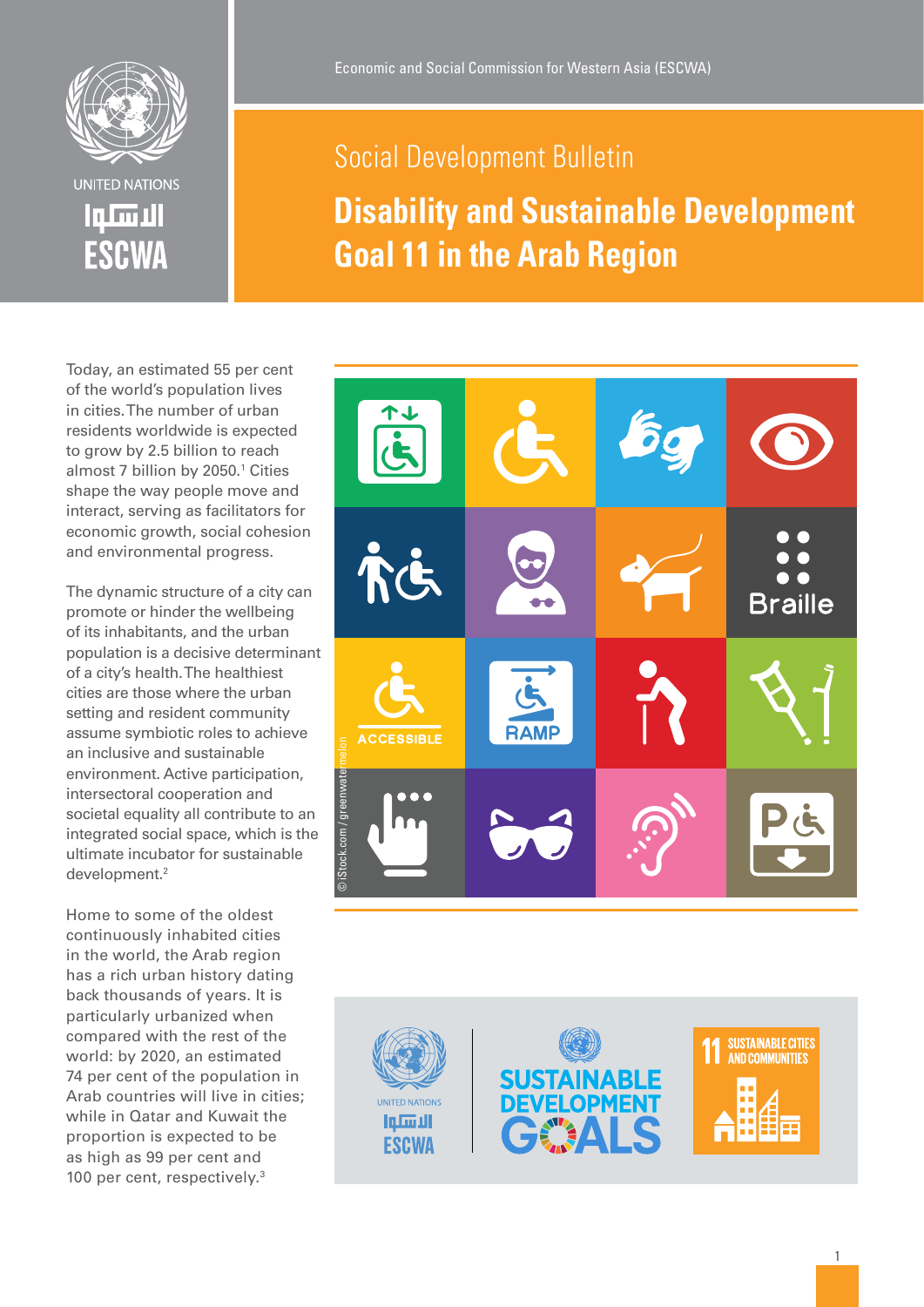

# "Right to the city" and the Sustainable Development Goals

In recent decades, conflict and crises in the Arab region have forced millions to flee their homes, resulting in a large population of displaced persons. The ability of urban centres to manage unprecedented levels of population growth is critical to the development of a healthy public sphere, and varies widely across the world. Many Arab cities have struggled to handle the negative effects of rapid urbanization, including overburdened infrastructure, insufficient housing and increased air pollution. Vulnerable groups, such as women, children, elderly persons and persons with disabilities, are often unable to integrate into the formal economy and public sphere, which limits their ability to realize their "right to the city".

The concept of the "right to the city", first advanced by French sociologist Henri Lefebvre, highlights the city as a democratic and pluralist space where all inhabitants enjoy equal rights, opportunities and provisions.4 It is described in the New Urban Agenda as a "vision of cities for all, referring to the equal use and enjoyment of cities and human settlements, seeking to promote inclusivity and ensure that all inhabitants, of present and future generations,

without discrimination of any kind, are able to inhabit and produce just, safe, healthy, accessible, affordable, resilient and sustainable cities and human settlements to foster prosperity and quality of life for all". The vision further delineates the responsibility of Governments to ensure basic provisions, namely adequate, non-discriminatory housing; universal access to quality sanitation; and equal access to public goods and quality services, such as health, education and infrastructure.<sup>5</sup> The right to the city is critical because it concerns marginalized populations, who are both underrepresented in local decisionmaking bodies and underserved by public services and utilities, such as persons with disabilities who face physical, social and psychological obstacles to public participation.

Adopted in 2015, the 2030 Agenda for Sustainable Development is "a plan of action for people, planet and prosperity" intended to further human progress and development in social, economic and environmental spheres, facilitating the transition to an inclusive and vibrant future. Consisting of 17 Sustainable Development Goals (SDGs) and 169 targets, the 2030 Agenda addresses issues critical to urban centres, including education, environment, housing, poverty, energy, human rights and health. SDG 11 aims to "make cities and human settlements inclusive, safe, resilient and sustainable".

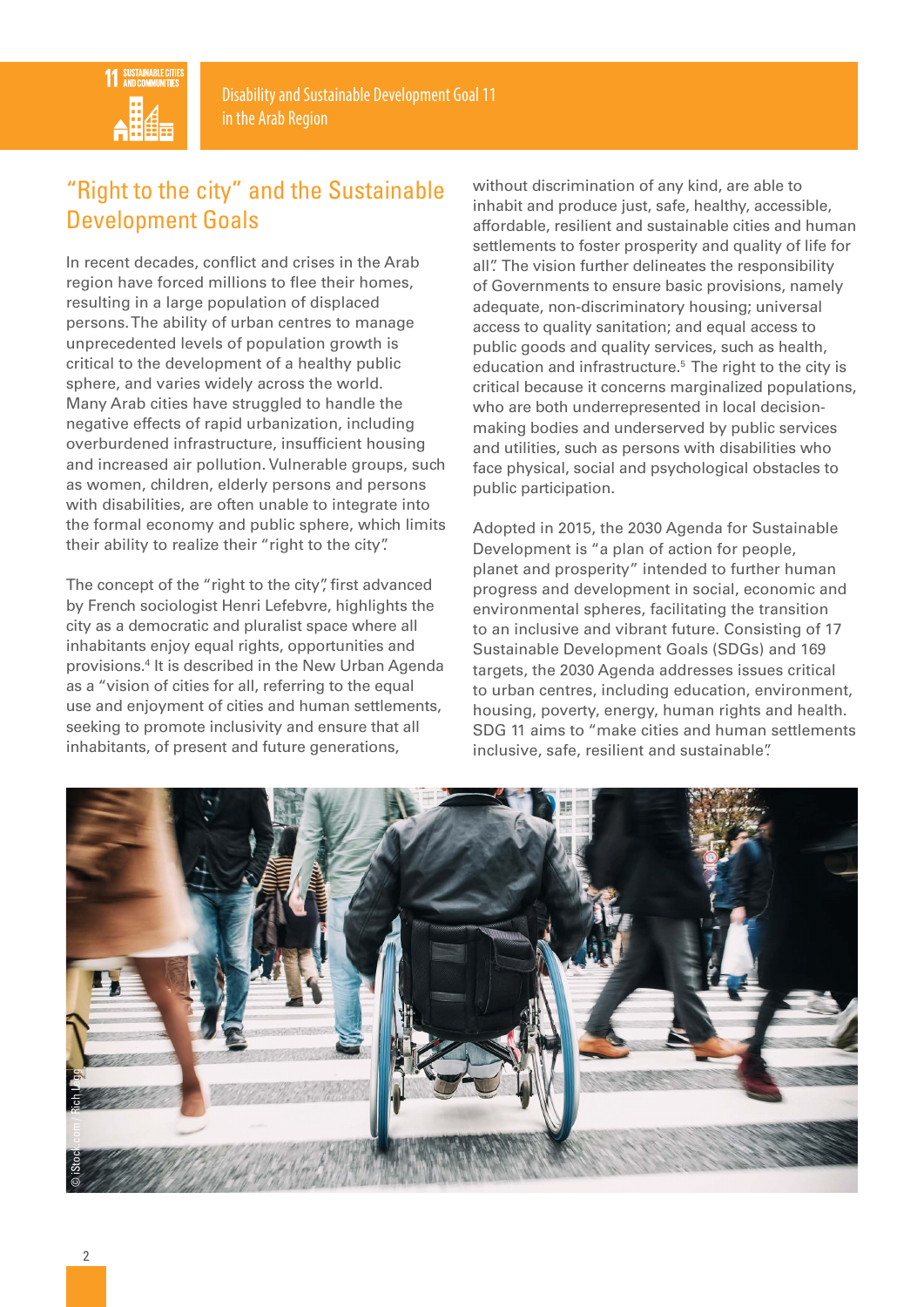

Within SDG 11, targets 11.2 and 11.7 are specifically intended to address the issues of urban accessibility for vulnerable populations. Target 11.2 focuses on providing "safe, affordable, accessible and sustainable transport systems for all, improving road safety, notably by expanding public transport, with special attention to the needs of those in vulnerable situations, women, children, persons with disabilities and older persons", while target 11.7 aims to "provide universal access to safe, inclusive and accessible, green and public spaces, in particular for women and children, older persons and persons with disabilities". Those targets aim to enhance social cohesion and secure equal opportunity for all inhabitants, allowing them to realize their full human potential by making two critical elements of the public sphere, transportation and communal spaces, safe and accessible.

## Transportation and mobility

Democratic ownership of a city is realized when all its inhabitants can exercise their right to freely access public spaces, including parks, streets, sidewalks and government buildings. In the Arab region, persons with disabilities often face societal stigma, isolation or institutionalization, hindering their ability to effectively interact with the urban environment. Accessibility barriers for persons with disabilities in public spaces and transportation systems can be either physical (stair access, high curbs and narrow doorways) or intangible (ostracization, harassment and stigmatization). Lack of accommodation and accessibility augments the operational limitations of persons with health conditions: according to the bio-psycho-social model, disability is a result of the societal and environmental elements that hinder an individual (with a health condition) from interacting fully with his or her surroundings.6 In that sense, two people with the same medical condition could have vastly different capabilities depending on their environments, making the city an active determinant of an individual's ability to participate fully in society.

Several Arab cities have made impressive strides towards urban inclusivity. The "My Community… A City for Everyone" initiative was launched in



Dubai in 2013 to make the emirate more inclusive and completely accessible to persons with disabilities by 2020.7 Launched by Sheikh Hamdan bin Mohammed bin Rashid Al Maktoum, the Crown Prince of Dubai, the initiative focuses on improving physical accessibility and on raising awareness of disability to alleviate societal stigma by promoting equal opportunities, maintaining social cohesion, building social capital and eliminating social exclusion. The campaign is carried out in conjunction with the Dubai Disability Strategy 2020, launched in 2015 to provide equal rights and services to persons with disabilities by addressing disability through the five main pillars of education, health care, employment, social protection and universal accessibility.8 **Dubai in 2013 to make the emirate more inclusive and completely accessible to persons with disabilities by 2020.<sup>7</sup> Launched by Sheikh Hamda bin Mohammad bin Rashid Al Maktoum, the Croussele of Othai, the initiative focus** 

One of the most visible tenants of the initiative is the transformation of transport methods to accommodate persons with disabilities.<sup>9</sup>The Dubai Road and Transport Authority (RTA) is a regional pioneer in that regard, outfitting metros, public buses, taxis, marine transport and roads to fit the needs of persons with disabilities. Metro facilities include wheelchair-accessible ticket booths, lifts and special handrails, Braille and tactile guiding paths, audio-visual cautionary signs and designated parking near main station entrances for persons with disabilities, while marine transport includes wheelchair-designated areas and trained crew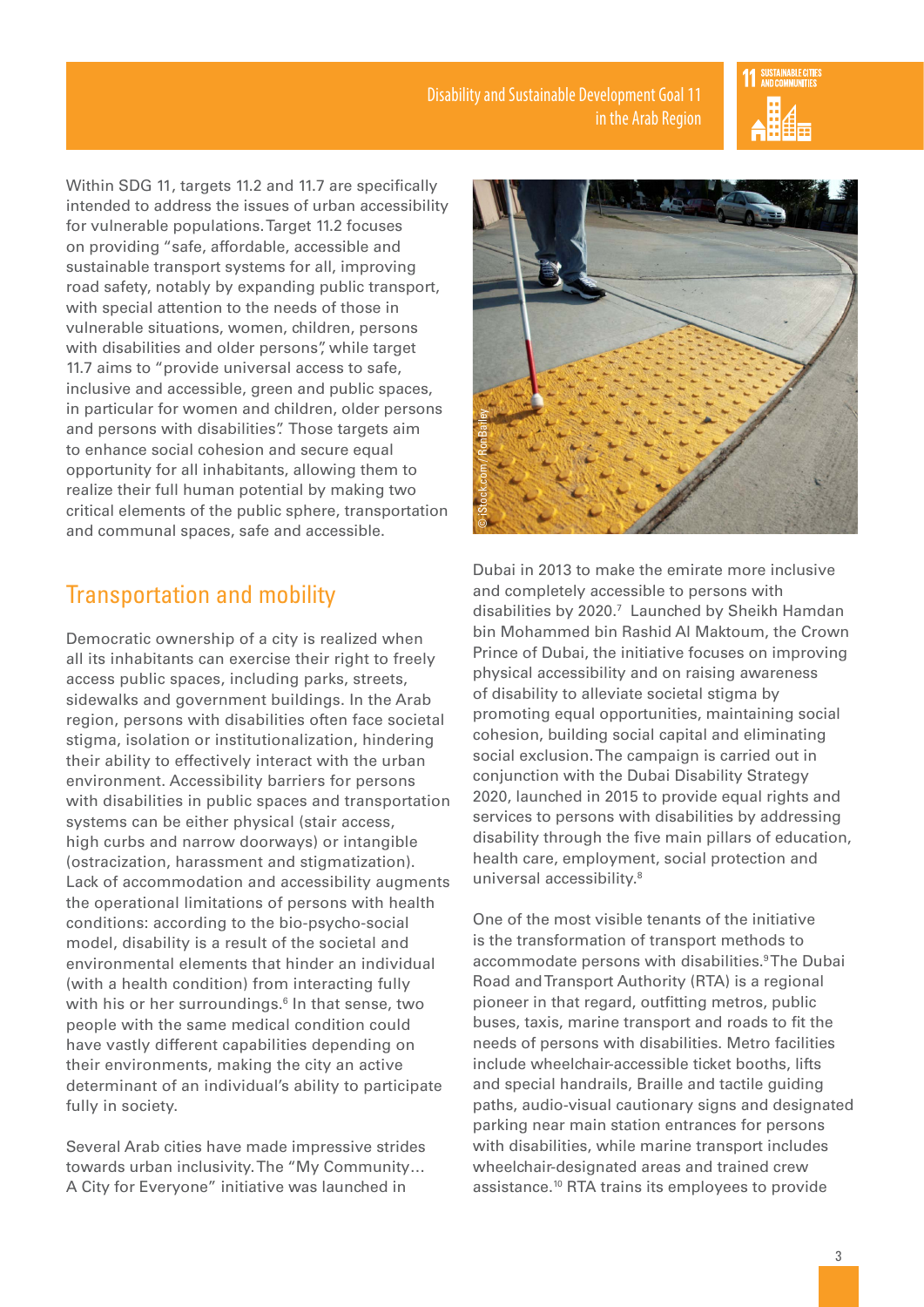



better services to persons with disabilities; for example, in 2016, it had more than a dozen staff members specializing in sign language.<sup>11</sup>

Spatial, social and economic inclusion are all critical to building sustainable urban environments, which requires providing affordable access to critical infrastructure such as water, housing, electricity and transportation, in addition to giving all inhabitants equal rights and opportunities to participate in economic growth. The level of mobility and autonomy of persons with disabilities in cities is directly linked to the inclusivity of their surroundings. Features such as ramps, accessible transportation and audible pedestrian signals can significantly alleviate the level of disability of an individual by eliminating common environmental barriers. For persons with disabilities, mobility can be an equalizer, allowing autonomous access to health care, jobs, schools, leisure and markets.<sup>12</sup>

Facing already overburdened infrastructure, many Governments in the Arab region have not been able to prioritize transportation inclusivity in line with target 11.2 because of capacity or budget limitations. In a 2016 study, the Middle East ranked fifth of eight regions worldwide in the sustainability of urban public transportation.13 Researchers looked at environmental, social, economic and system effectiveness indicators in seven Middle Eastern

cities<sup>14</sup> and found that, compared with other regions, they were especially lacking in the social and environmental realms.15 The main sub-indicators used to measure the social sustainability of public transportation were system accessibility, average user trip distance and affordability, all of which can disproportionately affect persons with disabilities, many of whom struggle with mobility and disabilityrelated financial burdens.16 A study by the Palestinian Central Bureau of Statistics and the Ministry of Social Affairs found that 76.4 per cent of Palestinians with disabilities did not use public transportation because of a lack of accommodating facilities, while a survey by the Moroccan Ministry of Family, Solidarity, Equality and Social Development revealed that 74.3 per cent of Moroccans with disabilities were either unable to access public transport or found difficulty in accessing it.17 In the Gaza Strip, the charity Interpal is working to counter those issues by mobilizing a fleet of 10 wheelchair-accessible vehicles that transport persons with mobility disabilities to school, work and hospital on a pay-as-you-can basis.18

While the Arab megacity of Cairo, the largest urban centre in the region, has made significant strides towards improving urban infrastructure in recent years, accessibility to public spaces and transport requires further development.<sup>19</sup> The Cairo metro, opened in 1987, has step gaps between the carriages and the platform that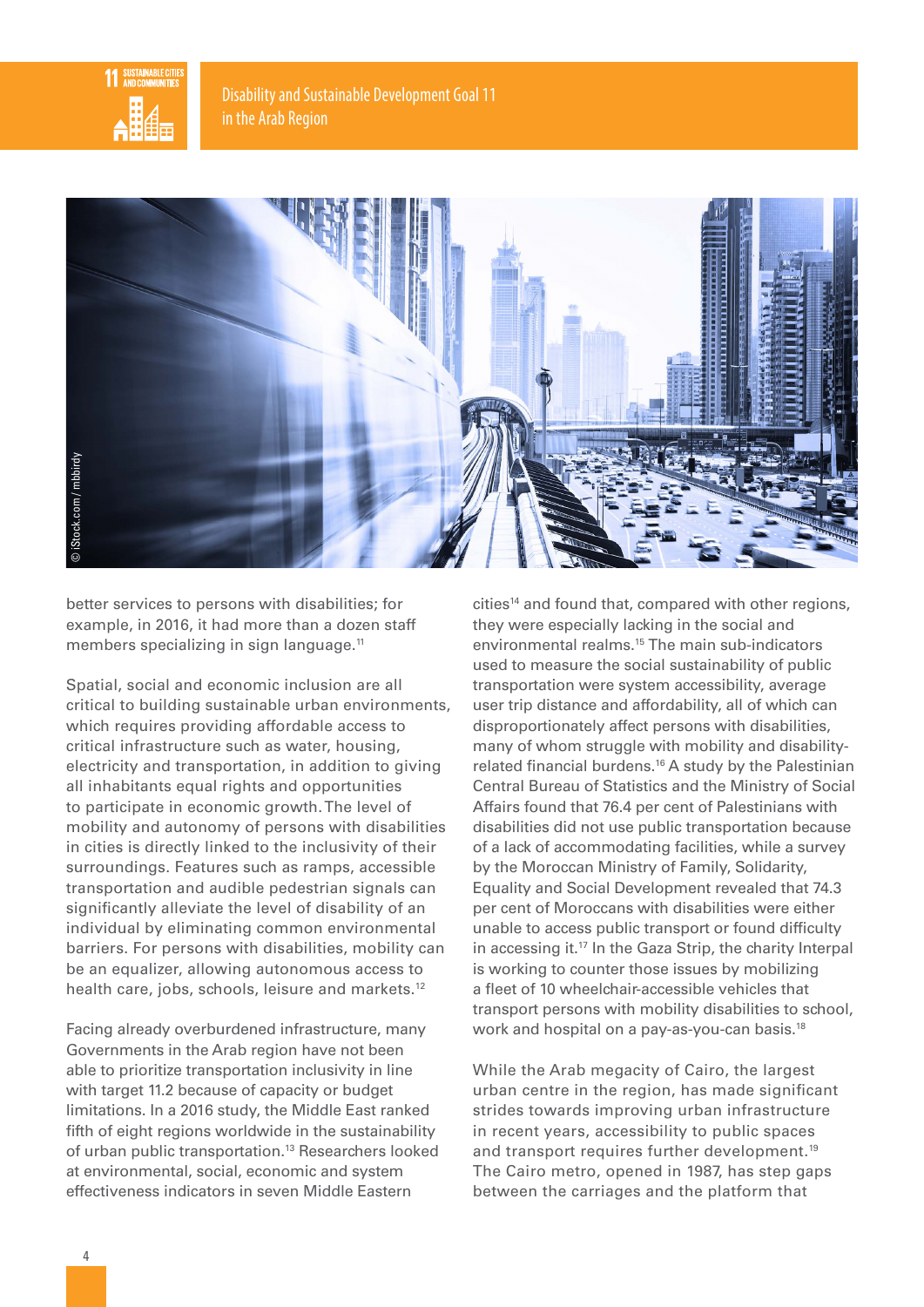



hinder persons with wheelchairs, and many buses lack wheelchair ramps.20 Some of the most popular sites in Egypt, including Luxor, Aswan, the inside of the pyramids and Muizz Street, are inaccessible to persons in wheelchairs, and pavements and public buildings are generally difficult to navigate without assistance.<sup>21</sup> However, inclusivity initiatives in the private and nongovernmental sectors have been increasing in number. For example, in 2017, the Helm Foundation, an Egyptian non-governmental organization, launched an awareness campaign to highlight accessibility issues and raise money to make the area around Cairo University more disability-friendly. The campaign also addresses the intangible side of accessibility, such as stigma and a lack of public dialogue, which can be as prohibitive to an inclusive environment as physical barriers.<sup>22</sup>

The Moroccan Government has taken steps to improve physical inclusivity around the country. In 2017, 17.5 kilometres of boulevards in Marrakech were modified to make them accessible to persons with limited mobility, as were two public buildings and five public spaces.<sup>23</sup> Several other Moroccan cities have incorporated accessibility into their future infrastructure and transportation programmes, while others have identified their accessibility needs to potentially follow the example of Marrakech.

### Green and public spaces

Green spaces in urban areas offer health benefits by reducing the ambient air temperature and improving air quality. Natural landscaping offers additional benefits to persons with disabilities. For example, trees can serve as directional cues to persons with visual impairments, and green spaces between the pavement and street can act as buffer zones for visually impaired pedestrians. Similarly, several studies have demonstrated that exposure to green spaces has mental health benefits for persons with dementia and children with attention deficit hyperactivity disorder (ADHD).<sup>24</sup> Green spaces also help alleviate both individual stress and environmental pollution, two problems that affect persons with disabilities in particular.25

Nonetheless, public spaces can facilitate interaction only if they are accessible. There are few public spaces in the Arab world, especially green areas and parks, contributing to high levels of spatial inequality. According to UN Habitat, public spaces in 2016 constituted a mere 2 per cent of Middle Eastern cities, compared with an average of 12 per cent in Europe.26 This can be attributed partly to a lack of urban planning in the face of rapid urbanization, which has seen the growth of informal human settlements on the outskirts of cities, often unserviced by public infrastructure. In other areas, private development has encroached on public spaces, with officials prioritizing the monetary capitalization of land value over potential social and environmental benefits.

In the Arab region, particularly in the Arabian Peninsula, green spaces are expensive and resourcedemanding. Traditional grassy green spaces require critical water resources in what is the most water scarce region in the world.<sup>27</sup> A study of 12 zones in the Greater Doha area of Qatar found that only two fulfilled the researchers' public park standard of 8 square metres of green space per 1,000 inhabitants, short of the World Health Organization's relatively low standard of 9 square metres per 1,000 inhabitants.<sup>28</sup>

The 2016 study also found that Doha's green spaces were primarily concentrated in the higher-end seaside and central business districts, highlighting the common issue of spatial inequality in urban greenery.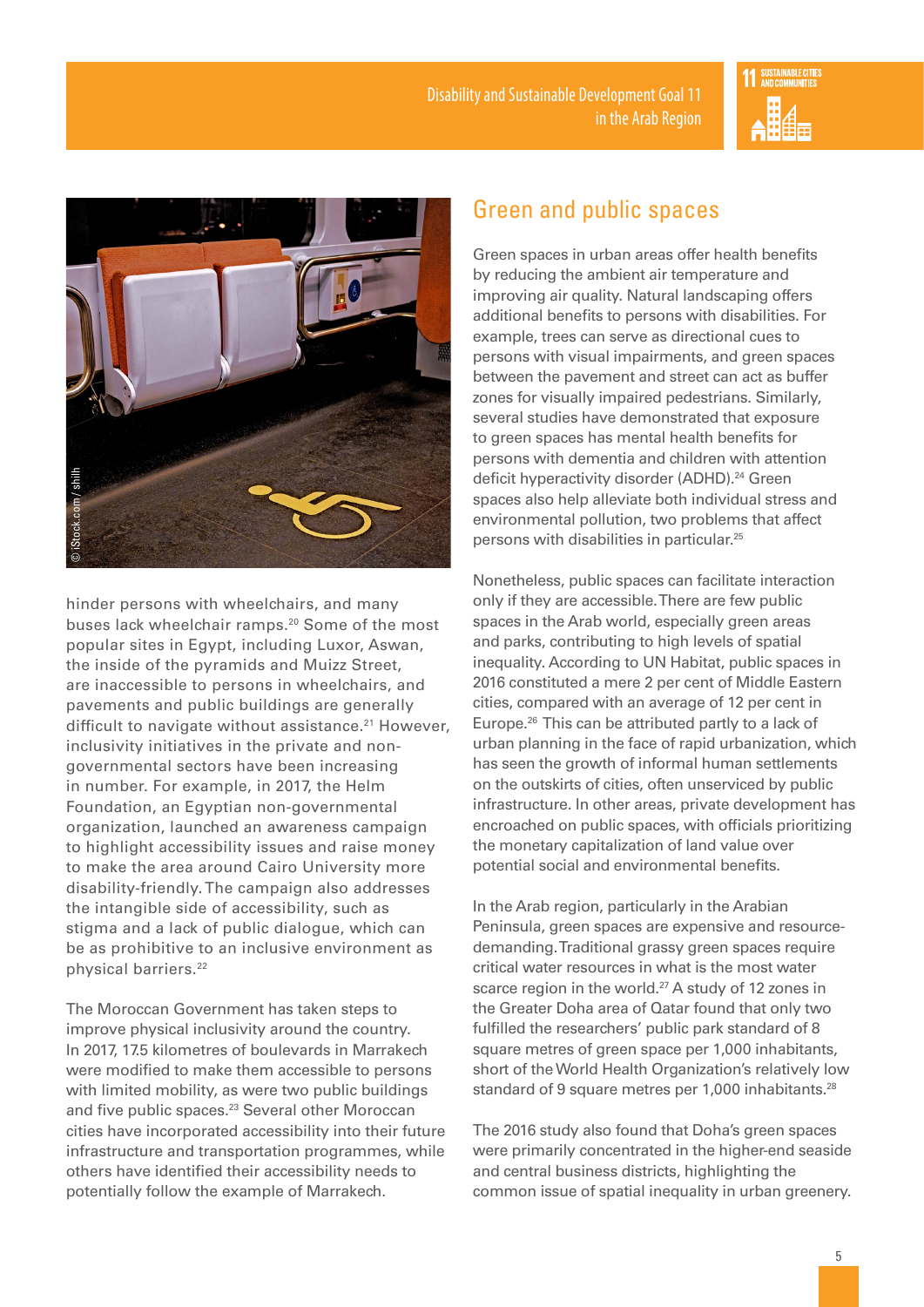



Long distances between green spaces and residential areas are especially challenging for persons with disabilities, who often have limited mobility. Spatial inequality is being combated in some cities with accessibility standards, which delineate maximum travel distances between dwellings and public green spaces; however, retroactive greenification is especially challenging in cities struggling with a crowded and unplanned urban landscape.<sup>29</sup> An example of positive greenification can be found in Ramallah, whose municipal government aims to build a safe park in each neighbourhood, in cooperation with private and non-governmental partners.30 An early success in the project was the construction of Al Bayyara, a park built on previously barren and trash-laden land in the densely populated neighbourhood of Ein Munjid.31 Similarly, the Garden of Nations was constructed in Al Masyoun, Ramallah, providing a public green space that includes outdoor art pieces from partnering countries.<sup>32</sup> Incorporated into the 2,200 square metre park is a hill made by planting grass over a pile of unused debris, exemplifying ingenuity in recycling resources while removing potential hazards from public areas.<sup>33</sup>

### Intersecting accessibility

Both location and gender are compounding factors of disability in the Arab region, as women and

persons in rural areas often have more limited access to resources and services than those living in urban centres.34 Armed conflict and war in the Arab region have simultaneously stalled cities' efforts to become more inclusive and augmented the prevalence of disability, because of deteriorating health-care quality and increased conflict-related injuries. According to an Iraqi veteran, in the 1980s and 1990s, some neighbourhoods in Baghdad were being outfitted with ramps to accommodate persons disabled in the Iran-Iraq war.35 Much of that progress was destroyed after 2003, and universal accessibility is not currently prioritized by the Government. Once renowned for its greenery, Baghdad has fewer public spaces than it did before the war, and those which remain are often perceived as not being fully inclusive as they are sometimes delineated along sectarian or political divides.36 Persons with disabilities are at a particular disadvantage in such situations, since Governments facing strong pressure to address social rehabilitation and urban reconstruction might be slow to address the needs of persons with disabilities and other vulnerable segments of society.

Adhering to the targets of SDG 11 will be crucial in the coming decades, as Arab countries continue to face high rates of urbanization. It is therefore imperative that Governments outline fully inclusive sustainable urban strategies, with an emphasis on including social groups that have previously been sidelined. The implementation of targets 11.2 and 11.7 will not only be beneficial for vulnerable populations, including persons with disabilities, but also for society as a whole. In an inclusive and navigable environment, persons with disabilities can contribute their full potential, thereby furthering national progress and development.

# Good practices and recommendations

Several Arab countries have made significant strides to improve the inclusivity of persons with disabilities in urban spaces in the region, in line with SDG 11. Arab cities can look to successful initiatives within the region for ideas of how to become more inclusive, including the following:

1. Utilize civil society when government capacity is limited: invest in social organizations that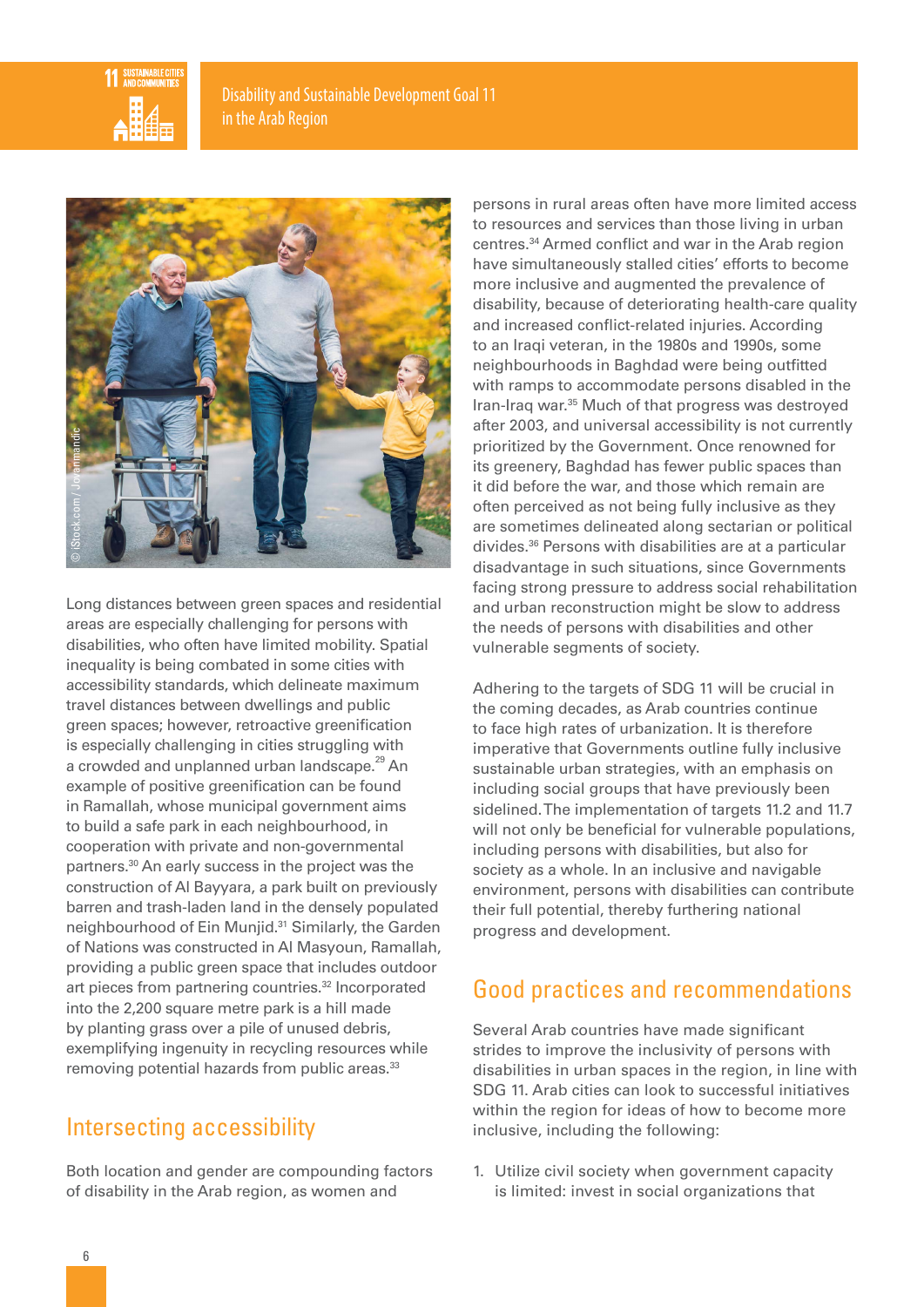

can use resources more efficiently to address specific targets. Inclusionary measures should target persons without disabilities in awareness campaigns about persons with disabilities, which can help alleviate stigma and promote a popular consciousness of acceptance and inclusion. In Egypt, the non-profit organization Helm, in partnership with the Vodafone Egypt Foundation, has worked to improve accessibility for persons with limited mobility in the country. Under the Ramp Project, Helm has installed international standard-compliant ramps in over 100 facilities, simultaneously raising awareness about the challenges persons with limited mobility face on a daily basis.<sup>37</sup>

- 2. Be proactive: legislate accessibility standards for all new buildings and transport methods to avoid having to retroactively outfit them later. In 2017, four Moroccan cities (Rabat, Tangier, Oujda and Casablanca) added accessibility standards for persons with limited mobility into their plans for future urban transport infrastructure projects.<sup>38</sup> Plans to improve accessibility in streets, pavements, public buildings and public transport were recently delineated in Jordanian Law No. 20 of 2017.<sup>39</sup> The plans include implementing accessibility standards on all public roads and buildings, installing tools that alert persons with visual impairments of road marks and potentially hazardous sites, and training traffic police and employees in the public transportation sector on how to communicate effectively with persons with disabilities, all to be completed within five years.
- 3. Utilize popular feedback: disability service counters, such as those managed by the Dubai Road and Transport Authority, can help prioritize efforts that are most important to the public by providing easy and accessible methods for persons with disabilities to communicate with public service providers. Similarly, Accessible Qatar, a website and smart phone application, enables persons with disabilities in Qatar to check the level of accessibility of various public and touristic locations, utilizing user-submitted ratings and reviews.40 Input from persons with disabilities

is imperative to making sure efforts are as beneficial and efficient as possible.

4. Ensure balance: appreciate environmental limitations and consider the provision of green spaces with realistic conditions, while recognizing the importance of green spaces to fostering inclusion and mental and physical health. Minimum spatial and accessibility requirements for green or natural spaces per urban inhabitant can encourage the incorporation of parks into the design of new neighbourhoods and the rebuilding of those destroyed by conflict. Distance standards to such areas would promote spatial equality, and encourage the inclusion of persons with mobility challenges.41 Al Legtaifiya Park in Doha is an example of an inclusive public space: the park, built in 2017, has wheelchair-accessible play equipment that allows children of all levels of mobility to play together.<sup>42</sup>

### Conclusion

The right to the city is defined as "more than the individual liberty to access urban resources: it is a right to change ourselves by changing the city… the freedom to make and remake our cities."43 SDG 11 aims to make cities hubs for innovation, cooperation and economic and social progress for all residents, regardless of age, nationality, ethnicity, gender, religion or ability. In an age of unprecedented urbanization, it is imperative that nations work proactively to build urban centres that are sustainable and inclusive of all members of society. Arab countries face regional instability, climate-related stressors and above-average rates of urbanization, all of which place a burden on infrastructure and public resources. Consequently, ESCWA member States must prioritize urban accessibility to all persons, particularly those in vulnerable positions, so that everyone can contribute to society at their full capacity. Targets 11.2 and 11.7 are instrumental to removing the physical, environmental and societal barriers that hinder the full public participation of persons with disabilities, given that safe, accessible and affordable transport and public spaces are critical to the development and maintenance of sustainable cities.